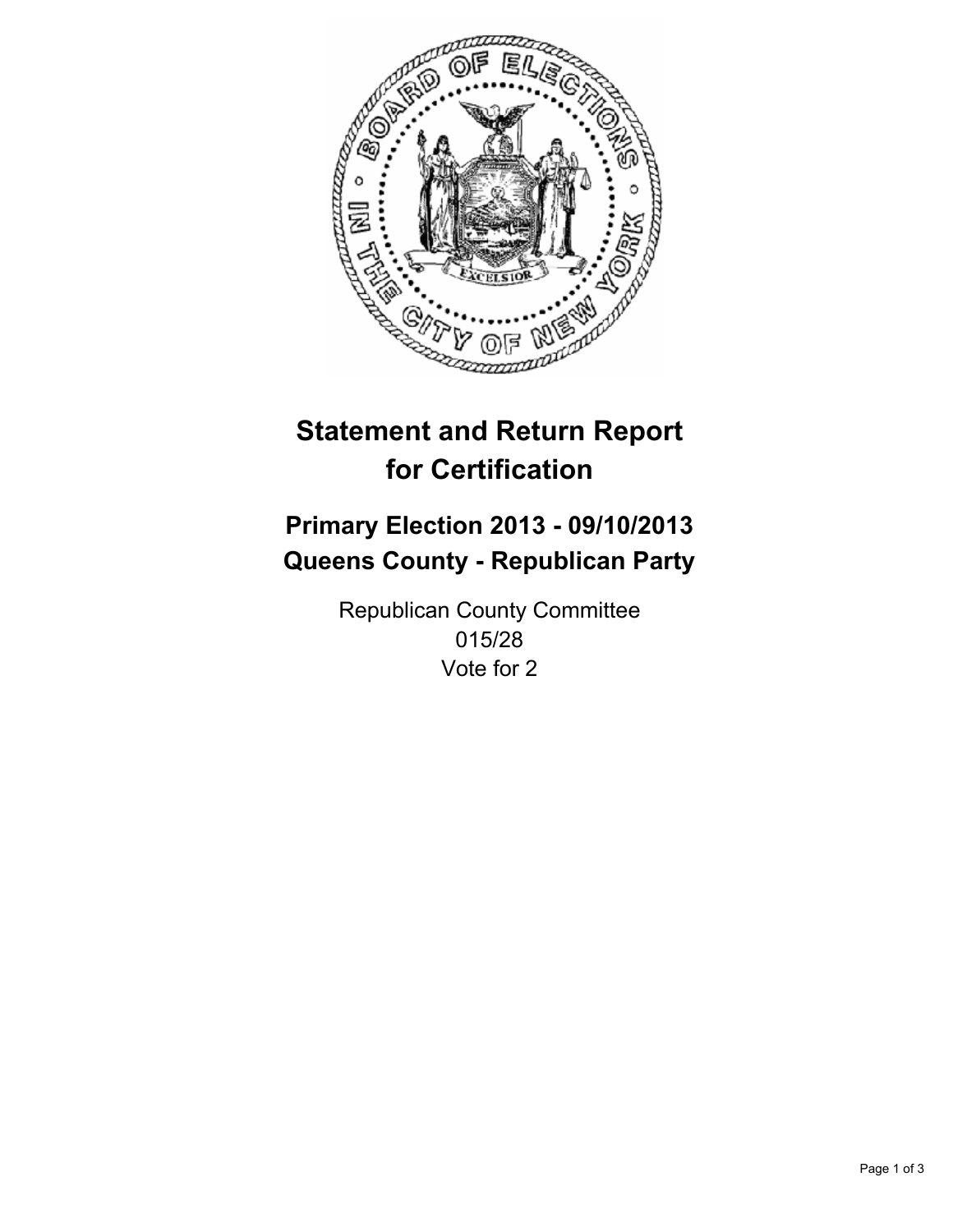

## **Assembly District 28**

| ABSENTEE/MILITARY<br><b>FEDERAL</b><br>SPECIAL PRESIDENTIAL | 0        |
|-------------------------------------------------------------|----------|
|                                                             | 2        |
|                                                             | 0        |
|                                                             | 0        |
| AFFIDAVIT                                                   | $\Omega$ |
| DENIS E. METS                                               | 24       |
| <b>LAINE METS</b>                                           | 17       |
| <b>JEFFREY VINESKI</b>                                      | 19       |
| <b>RITA EDWARDS</b>                                         | 17       |
| <b>Total Votes</b>                                          | 77       |